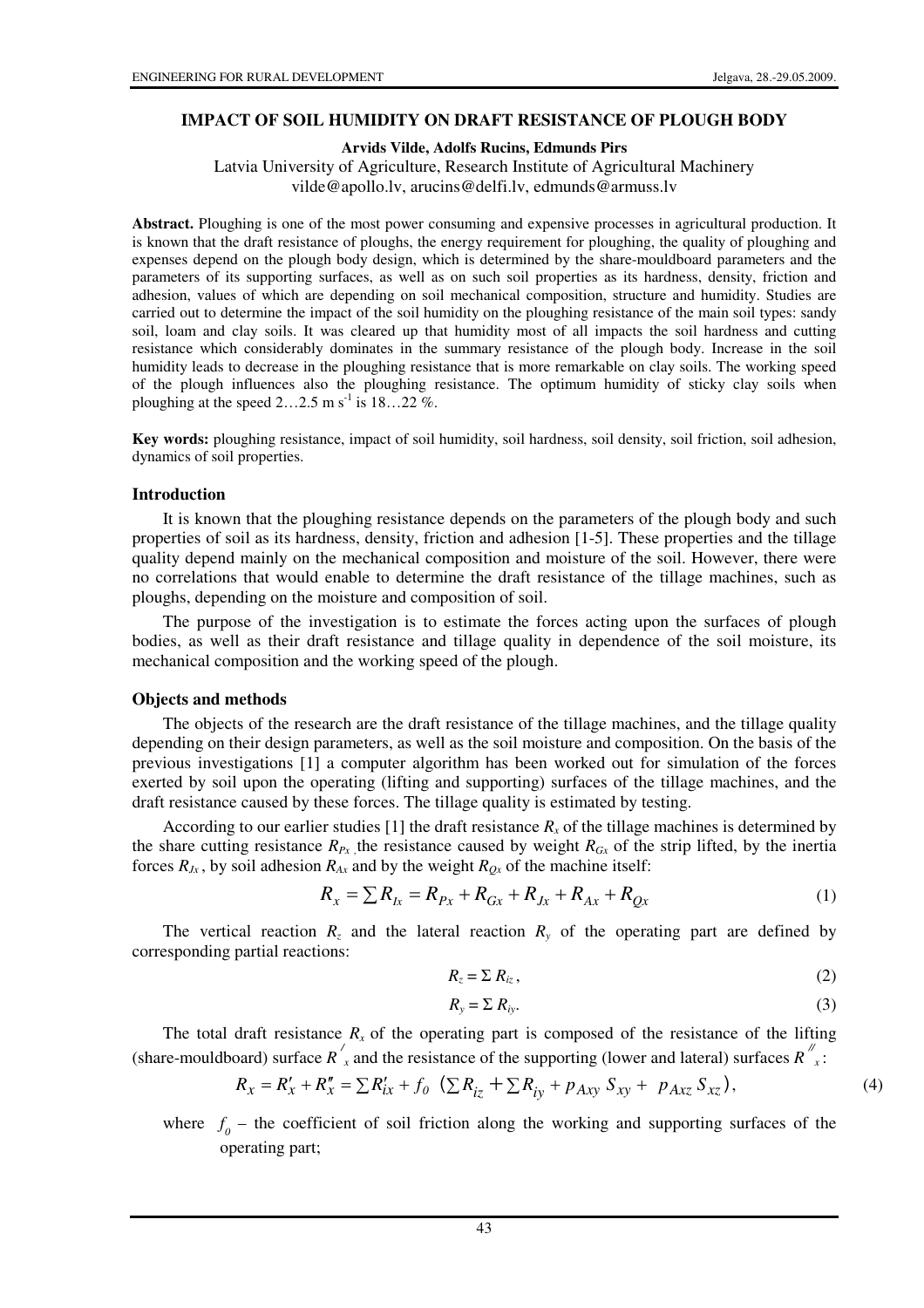$p_{Axy}$ ,  $p_{Axz}$  – specific adhesion forces, respectively, acting upon the lower and the lateral supporting surfaces of the operating part;

 $S_{xy}$ ,  $S_{xz}$  – the surface areas, respectively, of the lower and the lateral supporting surfaces of the operating part.

Cutting resistance  $R_{Px}$  is proportional to soil hardness  $\rho_0$  and the share edge surface area  $\omega$ :

$$
R'_{Px} = k_p \rho_0 \omega = k_p \rho_0 Ib
$$
 (5)

where  $k_p$  – a coefficient involving the impact caused by the shape of the share edge frontal surface;

 $I, b$  – the edge thickness and width.

$$
\rho_0 = \delta_0 (b'' + d''m) e^{-l''W^n}, \qquad (6)
$$

where  $\rho_0$ – soil hardness characterising the resistance to the penetration of the flat round steel tip having a cross-section area of  $1 \text{ cm}^2$ , H m<sup>-2</sup>;

 $\delta_0$ – soil (dried) density, kg m<sup>-3</sup>;

- $m$  the contents of physical clay (particles of the size <0.01 mm, %);
- $W$  absolute soil moisture, %;
- *b //* , *d//* , *l//* coefficients;
- $n$  exponent;
- $e \approx 2.718$ .

For the investigation of soil the coefficients and the exponent entered into formula (6) have the following values:  $b^{\bar{y}} = 1100$ ;  $d^{\bar{y}} = 200$ ;  $l^{\bar{y}} = 4.10^{-3}$  and  $n = 2$ .

At an inclined ploughshare a lateral reaction  $R_{P_y}$  arises, its value being affected by the friction reaction:

$$
R_{Py} = k_p \rho_0 \, Ib \, \text{ctg} \, (\gamma_0 + \varphi_0) \tag{7}
$$

Sumary cutting resistance:

$$
R_{Px} = k_p \rho_0 Ib [1 + f_0 \operatorname{ctg} (\gamma_0 + \varphi_0)]
$$
\n(8)

Forces caused by the gravity of the lifting soil slice:

$$
R_{Gx} \approx q \delta g k_y r \sin^{-1} \gamma \cdot \left\{ \left[ (\sin \gamma \cos \varepsilon_1 + \cos^2 \gamma \sin^{-1} \gamma) e^{f_0 \sin \gamma (\varepsilon_2 - \varepsilon_1)} - \right. \right. \left. - (\sin \gamma \cos \varepsilon_2 + \cos^2 \gamma \sin^{-1} \gamma) \right] \cos \varepsilon_1 + (\cos \varepsilon_1 e^{f_0 \sin \gamma (\varepsilon_2 - \varepsilon_1)} - \cos \varepsilon_2) (\cos \varepsilon_1 - \left. \right. \right. \tag{9}
$$

 $- f_0 \sin \varepsilon_1 \sin \gamma$ <sup>-1</sup> sin  $\varepsilon_1$ .  $\left[ \sin \varepsilon_1 \sin \gamma + f_0 (\sin^2 \gamma \cos \varepsilon_1 + \cos^2 \gamma) \right]$ 

$$
R_{G_z} \approx q \delta g \, r \sin^{-1} \gamma \, (\varepsilon_2 - \varepsilon_1) \tag{10}
$$

$$
R_{G_y} \approx q \delta g \, r \sin^{-1} \gamma (\varepsilon_2 - \varepsilon_1)(\varepsilon_1 + 0.52) \, ctg \, \gamma \tag{11}
$$

$$
R_{G_z}'' = f_0 (R_{G_z} + R_{G_y}) = F_{G_x}''
$$
\n(12)

Forces caused by the soil inertia:

$$
R_{j_x} = q \delta v^2 k_y^{-1} \sin \gamma \left\{ (\sin \gamma \cos \varepsilon_1 + \cos^2 \gamma \sin^{-1} \gamma) \cdot \right. \cdot e^{f_0 \sin \gamma (\varepsilon_1 - \varepsilon_2)} - (\sin \gamma \cos \varepsilon_2 + \cos^2 \gamma \sin^{-1} \gamma) + (\cos \varepsilon_1 - f_0 \sin \varepsilon_1 \sin \gamma)^{-1} e^{f_0 \sin \gamma (\varepsilon_2 - \varepsilon_1)} . \tag{13}
$$
  
\cdot \sin \varepsilon\_1 \left[ \sin \varepsilon\_1 \sin \gamma + f\_0 (\sin^2 \gamma \cos \varepsilon\_1 + \cos^2 \gamma) \right] \}

$$
R_{Jz} = q \delta v^2 k_y^{-1} \sin \gamma \sin \varepsilon_2 e^{f_0 \sin \gamma (\varepsilon_2 - \varepsilon_1)}
$$
 (14)

$$
R_{Jy} \approx q \delta v^2 k_y^{-1} \sin \gamma \cos \gamma (1 - \cos \varepsilon_2)
$$
 (15)

$$
R''_{Jx} = f_0(R_{Jz} + R_{Jy}) = F''_{Jx}
$$
\n(16)

Forces caused by soil adhesion: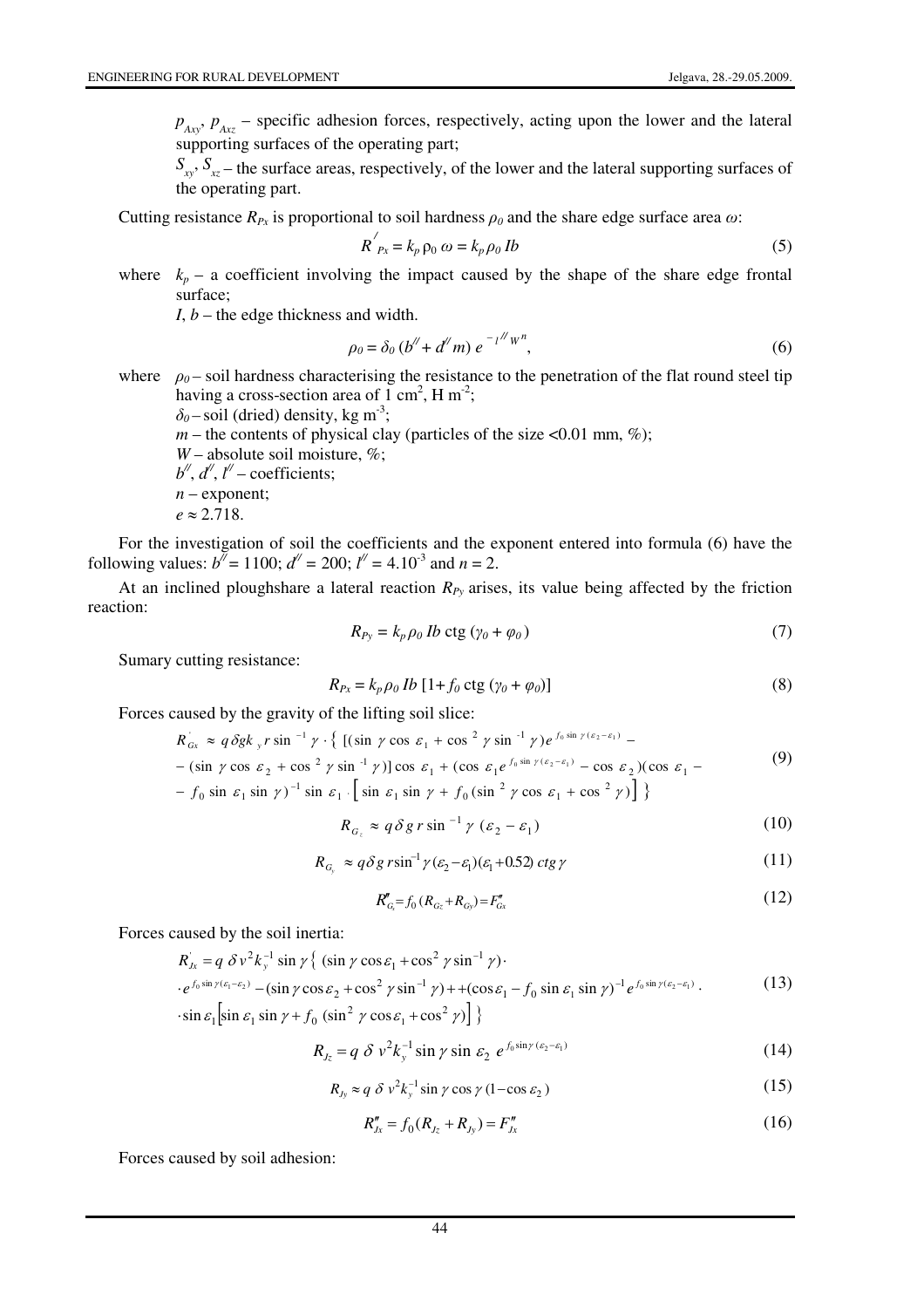$$
R_{Ax} = p_A br \sin^{-1} \gamma (e^{f_0 \sin \gamma (e_2 - e_1)} - 1) * \{ \sin \gamma \cos \epsilon_1 + \cos^2 \gamma \sin^{-1} \gamma + (\cos \epsilon_1 - f_0 \sin \epsilon_1 \sin \gamma)^{-1} \cdot \sin \epsilon_1 [\sin \epsilon_1 \sin \gamma + f_0 (\sin^2 \gamma \cos \epsilon_1 + \cos^2 \gamma)] \}
$$
\n(17)

$$
R_{Az} = 0; \tag{18}
$$

$$
R_{Ay} \approx 0; \tag{19}
$$

$$
R''_{Ax} = f_0 \left( p_{Axy} \, S_{xy} + p_{Axz} \, S_{xz} \right) = F''_{Ax}.
$$
 (20)

where  $q$  – the cross section area of the soil slice;

 $\delta$  – the density of soil;

 $k_y$  – the soil compaction coefficient;

 $f_{\theta}$  – the soil friction coefficient;

 $v$  – the speed of ploughing;

 $p_A$  – the specific force of soil adhesion;

 $b$  – the surface width of the soil slice;

 $\varepsilon_1$ ,  $\varepsilon_2$  – correspondingly the initial and the final angles of the lifting (share- mouldboard) surface;

 $\gamma_0$  – the inclination angel of the share edge;  $\gamma$  - the inclination angel of horicontal shape lines (generatrix);

 $g$  – acceleration caused by gravity ( $g$  = 9.81).

The draft resistance caused by the ploughs weight *Q* is proportional to the friction coefficient:

$$
R''_{Qx} = Qf_0,\tag{21}
$$

Soil density  $\delta$  is dependent on the strata density (the mass of a volume unit of dried soil)  $\delta_0$  and soil moisture *W*:

$$
\delta = \delta_0 \left( 1 + W \right). \tag{22}
$$

Observations indicate that the density of mineral soils may vary in a very wide range: from 700 kgm<sup>-3</sup> for dry, loose (freshly ploughed) soil to 2200 kg m<sup>-3</sup> for wet, compact soil, but generally it varies from 1200 to 1800 kg  $m<sup>3</sup>$ . The resistance of the operating parts of the soil tillage machines varies in proportion to the soil density [2, 3].

As a rule, all the sources provide slipping resistance coefficients of soil. On the basis of these data, by the method of least squares, we have determined the coefficients of friction and specific adhesion force, after that dependencies were deduced between them and the mechanical composition, and moisture of soil [2-4]:

$$
f_0 = (a + e^{-\left[b_1(b_2 - m)^2\right)} e^{-b_3 W^2} + (c + dm) e^{-\left[(k + lm\right)\left(t' + z'm - W\right)]^2},
$$
\n(23)

where  $a, b_1, b_2, b_3, c, d, k, l, t, z$  – the indices depending on the type of soil, the material and the condition of the surface of the object along which the soil slides;

 $e \approx 2.718$ ;

*W* – absolute moisture of soil, %;

 $m$  – the content of physical clay in soil (the particle size <0.01 mm), %.

Variations in the specific adhesion force  $p_A$  of soil correspond to the relation of the type [2-4]:

$$
p_A = (a' + p) (c' + d'm) e^{-[(k'+l'm)(t'+z'm-W)]^2},
$$
\n(24)

where  $p_A$  – the specific pressure of the layer (soil) upon the surface;

 $a', b', c', d', k', l', t', z'$  the indices depending on the type of soil, the material and the condition of the surface along which the soil slides.

The soil slide (slip) resistance along a steel surface depends on the sliding speed [4], the structure of soil, the humus content and the surface temperature. The effect of these parameters may be considered by respective coefficients. For example, the coefficients of velocity  $k_v$  and  $k_v$ */* :

$$
k_v = k_{v \, mrg} \left[ 1 + a \left( 1 + b \, v \,^n \right)^{-1} \right],\tag{25}
$$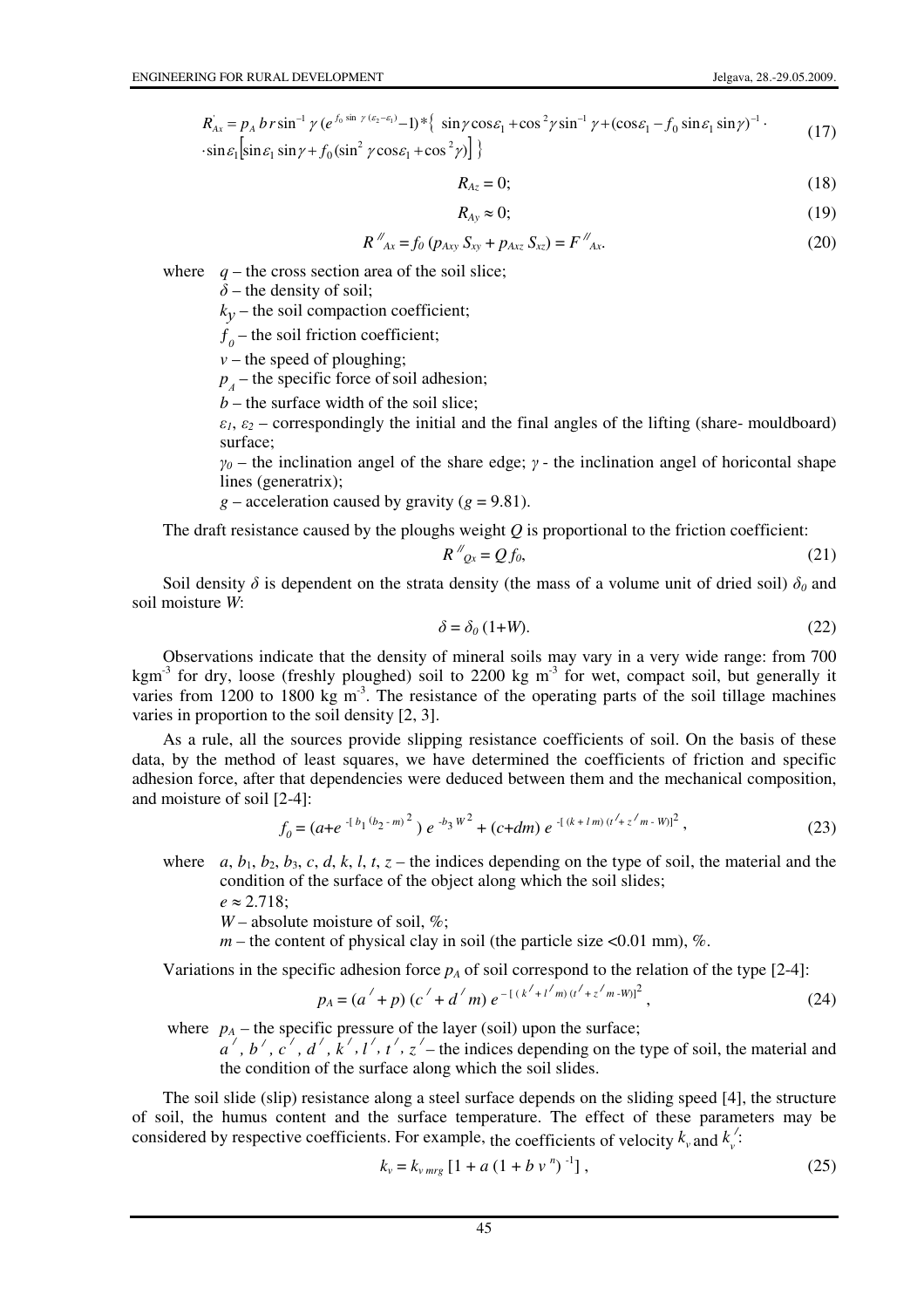$$
k_v' = k_v'_{mrg} [1 + a'(1 + b'v^{n'})^{-1}], \tag{26}
$$

where  $k_{v \text{ mrg}}, k_{v \text{ mrg}}$  – the marginal value of the velocity impact coefficient on the coefficient of friction and on the specific force of adhesion ;

*v* – the speed of sliding, m s<sup>-1</sup>;

*a*, *a*<sup> $\prime$ </sup>, *b*, *b*<sup> $\prime$ </sup> – indices; *n* and *n*<sup> $\prime$ </sup> – exponents of indices.

There is insufficient amount of data for deriving mathematical dependencies characterising the influence of temperature upon the friction coefficient of soil along a steel surface. When temperature rises, the specific adhesion force of soil to steel decreases, forming a parabolic curve (on the basis of the data provided by H.G. Riek) described by the following relation [3, 4]:

$$
p_A = p_{A_0} (1 - 10^{-4} t^2),
$$
 (27)

where  $p_A$ – the specific adhesion force to a steel surface at a temperature close to  $0^{\circ}$ C;

 $t$  – the temperature of the adhesive surfaces,  $^{\circ}C$ .

There are no data either to deduce dependencies of the influence between the structure and the humus content upon the sliding resistance of soil along a steel surface. According to the data by H.G. Riek, if for wet residual (paste-like) soil the coefficient of structurality  $k_{st}$ <sup>*/*</sup> is accepted as being 1, for structured soil it will be 0.75-0.80.

The optimum humidity of soil at which the draft resistance will be minimal is determined by equating the first derivative of the function (1) to zero:

$$
dR_x \, (dW)^{-1} = 0 \tag{28}
$$

Because of the complexity of this equation in its full view, partial decisions can be used, and the optimum humidity of soil can be determined from the variables of the partial resistance depending on the humidity of soil, its mechanical structure, and the speed of work of the plough.

### **Results and discussion**

The methods and equations given above allow for studying the regularities of the ploughing draft resistance depending on the humidity of soil, its mechanical composition, the plough body parameters, and its working speed.

As an example, comparative studies (simulation of the impact of the soil humidity on the ploughing resistance) have been done with plougs having semi-helicoidal bodies with the following main parameters:

- working width of the plough body *b*, 0.45 m
- depth of ploughing *a*, 0.20 m
- cross section area of the soil slice  $q$ , 0.09 m<sup>2</sup>
- working speed  $v$ , 1-5 m s<sup>-1</sup>
- working width of plough share  $b_s$ , 0.45 m
- thickness of the plough share *i*, 0.004 m
- initial inclination angle of the ploughshare to the furrow botom  $\varepsilon_1$ , 30  $\degree$
- final lifting angle of the share-mouldboard surface  $\varepsilon_2$ , 100  $\degree$
- angle of the horicontal shape lines (generatrix)  $\gamma$ , 30, 40, 45 °
- radius of the share-mouldboard surface  $r$ , 0.5 m
- surface areas of the lower and the lateral supporting surfaces  $S_{xy}$ ,  $S_{yz}$ , 0.02, 0.07 m<sup>2</sup>

The indices of some soil properties used in the calculations are given in Tables 1 and 2.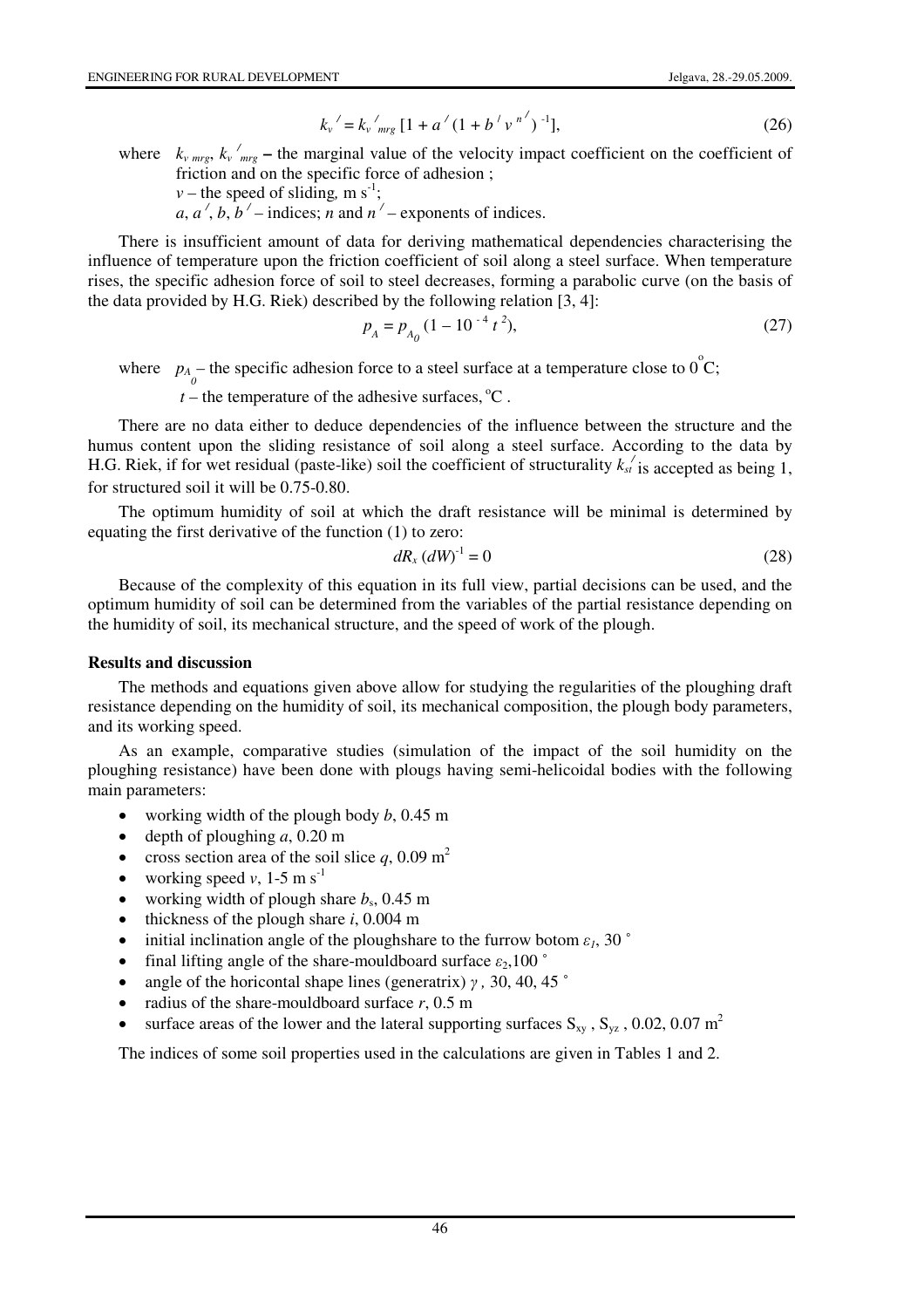Table 1

| Type of soil                                             | Content of<br>physical<br>clay $m, \%$ | Humidity<br>$W, \%$ | Density<br>$\delta$ , кg m <sup>-3</sup> | Coefficient<br>of friction<br>$f_0$ | Specific<br>force of<br>adhesion<br>$p_A$ , Pa | Hardness<br>$\rho_0$ , MPa |
|----------------------------------------------------------|----------------------------------------|---------------------|------------------------------------------|-------------------------------------|------------------------------------------------|----------------------------|
| Loamy sand                                               | 10                                     | 5                   | 1260                                     | 0.34                                | 600                                            | 3.4                        |
|                                                          |                                        | 10                  | 1320                                     | 0.36                                | 1600                                           | 2.5                        |
|                                                          |                                        | 15                  | 1380                                     | 0.33                                | 2500                                           | 1.6                        |
|                                                          |                                        | 20                  | 1440                                     | 0.27                                | 2300                                           | 0.8                        |
| Loam<br>carbonate                                        | 30                                     | 5                   | 1470                                     | 0.38                                | 300                                            | 9.1                        |
|                                                          |                                        | 10                  | 1540                                     | 0.41                                | 1100                                           | 6.7                        |
|                                                          |                                        | 15                  | 1600                                     | 0.40                                | 2500                                           | 4.1                        |
|                                                          |                                        | 20                  | 1680                                     | 0.33                                | 3600                                           | 2.0                        |
|                                                          |                                        | 25                  | 1750                                     | 0.24                                | 3100                                           | 0.8                        |
| Clay                                                     | 40                                     | 5                   | 1575                                     | 0.40                                | 200                                            | 12.0                       |
|                                                          |                                        | 10                  | 1650                                     | 0.38                                | 800                                            | 8.9                        |
|                                                          |                                        | 15                  | 1725                                     | 0.41                                | 2200                                           | 5.2                        |
|                                                          |                                        | 20                  | 1800                                     | 0.37                                | 4000                                           | 2.8                        |
|                                                          |                                        | 25                  | 1875                                     | 0.27                                | 4000                                           | 1.2                        |
| Clay<br>dark chestnut<br>(temno-<br>kashtanovaya)<br>[8] | 63                                     | 5                   | 1520                                     | 0.64                                | $\overline{0}$                                 | 11.0                       |
|                                                          |                                        | 10                  | 1595                                     | 0.45                                | 200                                            | 9.0                        |
|                                                          |                                        | 15                  | 1670                                     | 0.30                                | 1100                                           | 6.5                        |
|                                                          |                                        | 20                  | 1740                                     | 0.30                                | 3150                                           | 4.3                        |
|                                                          |                                        | 25                  | 1810                                     | 0.42                                | 5400                                           | 2.0                        |
|                                                          |                                        | 30                  | 1875                                     | 0.62                                | 5100                                           | 1.0                        |

Table 2

## **Impact of speed on indices of soil properties parameters**

| Working speed $v$ , m s <sup>-1</sup> | Value of impact coefficients on:      |                            |  |  |  |
|---------------------------------------|---------------------------------------|----------------------------|--|--|--|
|                                       | soil friction coefficient along steel | specific force of adhesion |  |  |  |
| $\sim$ ()                             |                                       |                            |  |  |  |
|                                       | 0.9                                   | 0.63                       |  |  |  |
|                                       | 0.82                                  | 0.40                       |  |  |  |
|                                       | 0.76                                  | 0.28                       |  |  |  |
|                                       | 0.71                                  | 0.23                       |  |  |  |
|                                       | 0.69                                  | 0.23                       |  |  |  |

The draft resistance of the plough body and its elements depending on the soil humidity at various working speeds and soil types is shown by the following graphs.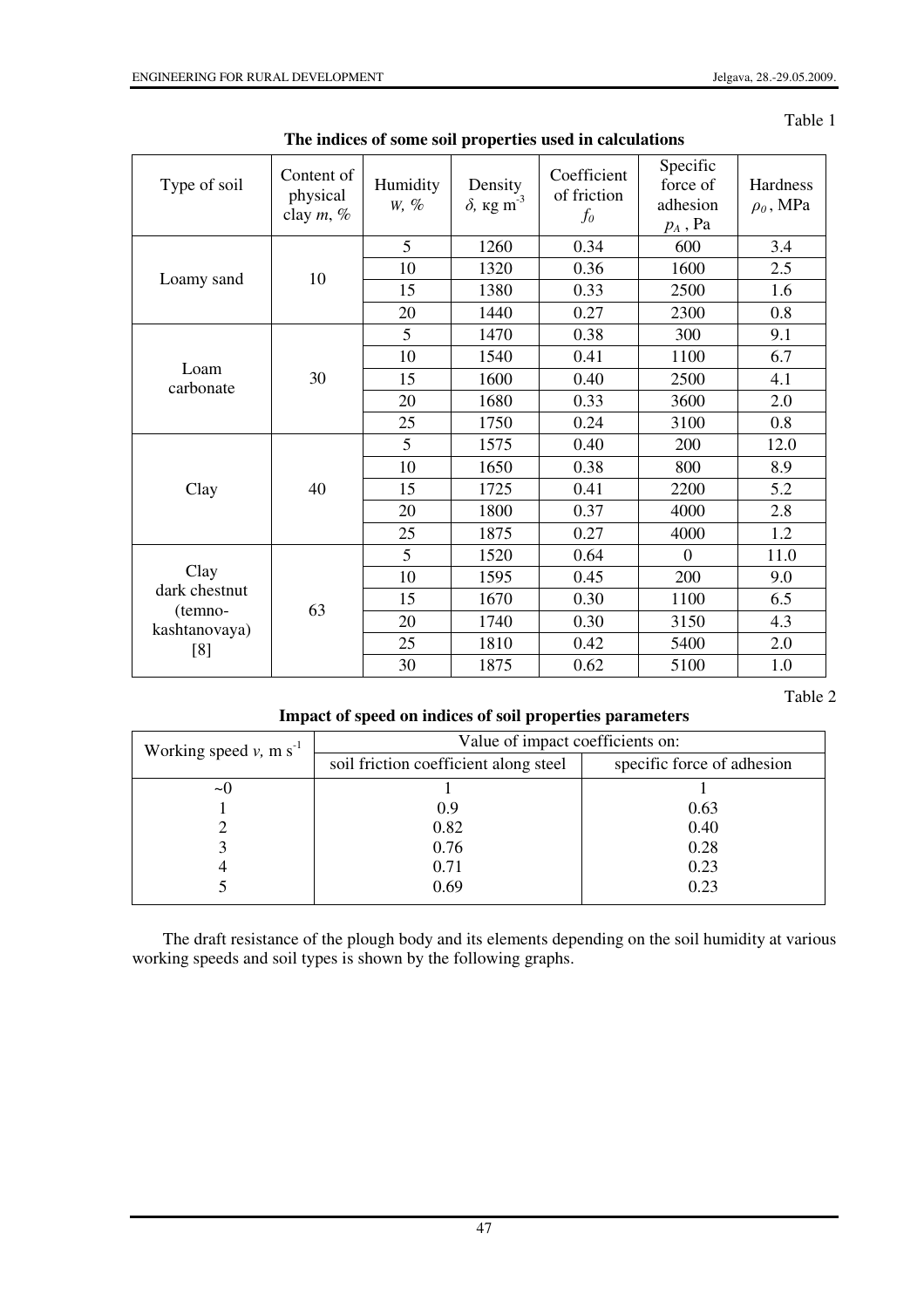

Fig. 1. **The draft resistance of the plough body depending on the soil humidity of some body types and speeds:**  $a, c, e, g$  – resistance of the share-mouldboard surface;  $b, d, f, h$  – total draft resistance at  $\gamma = 40$  °; *i*, *j* and *k*, *l* – the same at  $m = 63$  and  $\gamma = 30$  °,  $\gamma = 45$  °

The graphs above show that variations in the soil humidity have lesser impact on the plough body resistance on the light sandy-loam soils, but a considerable impact – on the clay soils. The clay soils show minima of the resistance at humidity – 18…22 %. Such a change of the ploughing resistance